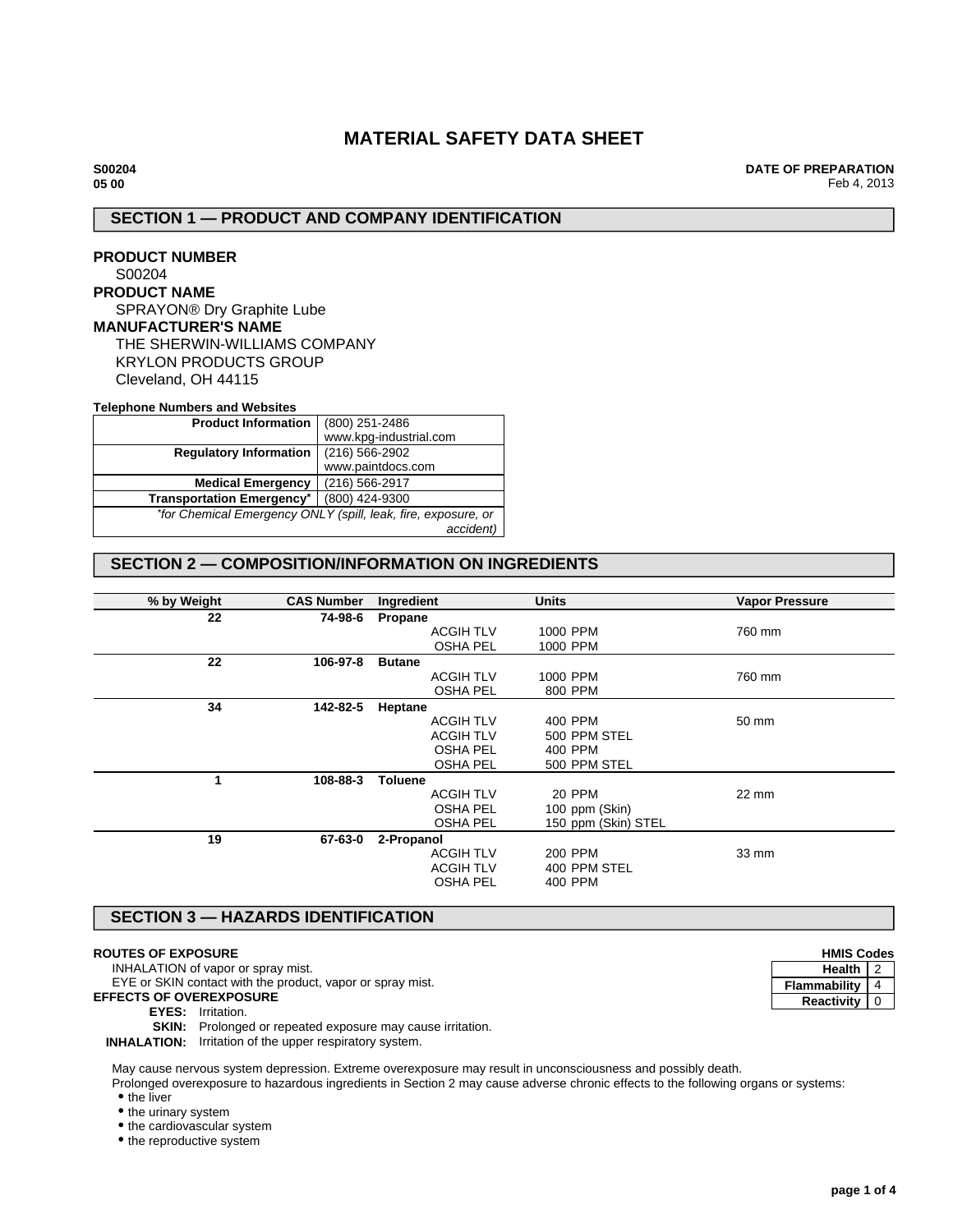### **SIGNS AND SYMPTOMS OF OVEREXPOSURE**

Headache, dizziness, nausea, and loss of coordination are indications of excessive exposure to vapors or spray mists. Redness and itching or burning sensation may indicate eye or excessive skin exposure.

### **MEDICAL CONDITIONS AGGRAVATED BY EXPOSURE**

None generally recognized.

#### **CANCER INFORMATION**

For complete discussion of toxicology data refer to Section 11.

## **SECTION 4 — FIRST AID MEASURES**

**EYES:** Flush eyes with large amounts of water for 15 minutes. Get medical attention.

**UEL**

- **SKIN:** Wash affected area thoroughly with soap and water.
	- Remove contaminated clothing and launder before re-use.
- **INHALATION:** If affected, remove from exposure. Restore breathing. Keep warm and quiet.
- **INGESTION:** Do not induce vomiting. Get medical attention immediately.

## **SECTION 5 — FIRE FIGHTING MEASURES**

Propellant < 0 °F

**EXTINGUISHING MEDIA** Carbon Dioxide, Dry Chemical, Foam

12.7 1.0

**LEL**

### **UNUSUAL FIRE AND EXPLOSION HAZARDS**

Containers may explode when exposed to extreme heat.

Application to hot surfaces requires special precautions.

During emergency conditions overexposure to decomposition products may cause a health hazard. Symptoms may not be immediately apparent. Obtain medical attention.

### **SPECIAL FIRE FIGHTING PROCEDURES**

Full protective equipment including self-contained breathing apparatus should be used.

Water spray may be ineffective. If water is used, fog nozzles are preferable. Water may be used to cool closed containers to prevent pressure build-up and possible autoignition or explosion when exposed to extreme heat.

# **SECTION 6 — ACCIDENTAL RELEASE MEASURES**

### **STEPS TO BE TAKEN IN CASE MATERIAL IS RELEASED OR SPILLED**

Remove all sources of ignition. Ventilate the area.

Remove with inert absorbent.

# **SECTION 7 — HANDLING AND STORAGE**

### **STORAGE CATEGORY**

Not Available

#### **PRECAUTIONS TO BE TAKEN IN HANDLING AND STORAGE**

Keep away from heat, sparks, and open flame. Vapors will accumulate readily and may ignite explosively.

During use and until all vapors are gone: Keep area ventilated - Do not smoke - Extinguish all flames, pilot lights, and heaters - Turn off stoves, electric tools and appliances, and any other sources of ignition.

Consult NFPA Code. Use approved Bonding and Grounding procedures.

Contents under pressure. Do not puncture, incinerate, or expose to temperature above 120F. Heat from sunlight, radiators, stoves, hot water, and other heat sources could cause container to burst. Do not take internally. Keep out of the reach of children.

## **SECTION 8 — EXPOSURE CONTROLS/PERSONAL PROTECTION**

#### **PRECAUTIONS TO BE TAKEN IN USE**

Use only with adequate ventilation.

Avoid contact with skin and eyes. Avoid breathing vapor and spray mist.

Wash hands after using.

### **VENTILATION**

Local exhaust preferable. General exhaust acceptable if the exposure to materials in Section 2 is maintained below applicable exposure limits. Refer to OSHA Standards 1910.94, 1910.107, 1910.108.

#### **RESPIRATORY PROTECTION**

If personal exposure cannot be controlled below applicable limits by ventilation, wear a properly fitted organic vapor/particulate respirator approved by NIOSH/MSHA for protection against materials in Section 2.

#### **PROTECTIVE GLOVES**

None required for normal application of aerosol products where minimal skin contact is expected. For long or repeated contact, wear chemical resistant gloves.

### **EYE PROTECTION**

Wear safety spectacles with unperforated sideshields.

### **OTHER PRECAUTIONS**

Intentional misuse by deliberately concentrating and inhaling the contents can be harmful or fatal.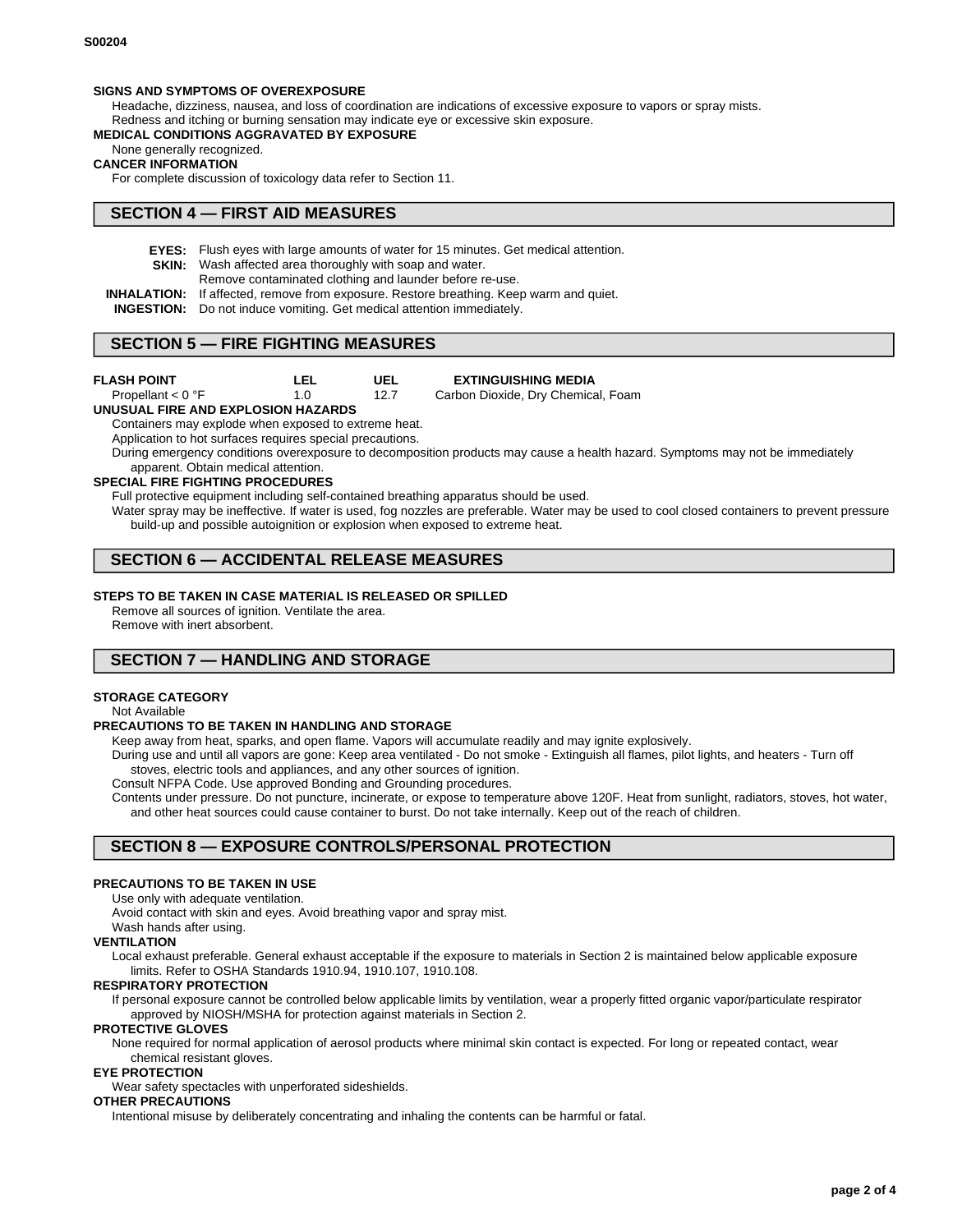## **SECTION 9 — PHYSICAL AND CHEMICAL PROPERTIES**

**PRODUCT WEIGHT** 5.23 lb/gal 626 g/l **SPECIFIC GRAVITY** 0.63 **BOILING POINT** <0 - 238 °F <-18 - 114 °C **MELTING POINT** Not Available **VOLATILE VOLUME** 99% **EVAPORATION RATE** Faster than ether **VAPOR DENSITY** Heavier than air **SOLUBILITY IN WATER** Not Available **VOLATILE ORGANIC COMPOUNDS (VOC Theoretical - As Packaged)** Volatile Weight 99.05% Less Water and Federally Exempt Solvents

## **SECTION 10 — STABILITY AND REACTIVITY**

### **STABILITY — Stable**

**CONDITIONS TO AVOID** None known. **INCOMPATIBILITY** None known. **HAZARDOUS DECOMPOSITION PRODUCTS** By fire: Carbon Dioxide, Carbon Monoxide

# **HAZARDOUS POLYMERIZATION**

Will not occur

## **SECTION 11 — TOXICOLOGICAL INFORMATION**

### **CHRONIC HEALTH HAZARDS**

No ingredient in this product is an IARC, NTP or OSHA listed carcinogen.

Reports have associated repeated and prolonged overexposure to solvents with permanent brain and nervous system damage.

#### **TOXICOLOGY DATA**

| <b>CAS No.</b> | <b>Ingredient Name</b> |          |     |               |  |
|----------------|------------------------|----------|-----|---------------|--|
| 74-98-6        | Propane                |          |     |               |  |
|                |                        | LC50 RAT | 4HR | Not Available |  |
|                |                        | LD50 RAT |     | Not Available |  |
| 106-97-8       | <b>Butane</b>          |          |     |               |  |
|                |                        | LC50 RAT | 4HR | Not Available |  |
|                |                        | LD50 RAT |     | Not Available |  |
| 142-82-5       | Heptane                |          |     |               |  |
|                |                        | LC50 RAT | 4HR | Not Available |  |
|                |                        | LD50 RAT |     | Not Available |  |
| 108-88-3       | <b>Toluene</b>         |          |     |               |  |
|                |                        | LC50 RAT | 4HR | 4000 ppm      |  |
|                |                        | LD50 RAT |     | 5000 mg/kg    |  |
| 67-63-0        | 2-Propanol             |          |     |               |  |
|                |                        | LC50 RAT | 4HR | Not Available |  |
|                |                        | LD50 RAT |     | 5045 mg/kg    |  |
|                |                        |          |     |               |  |

## **SECTION 12 — ECOLOGICAL INFORMATION**

### **ECOTOXICOLOGICAL INFORMATION**

No data available.

## **SECTION 13 — DISPOSAL CONSIDERATIONS**

#### **WASTE DISPOSAL METHOD**

Waste from this product may be hazardous as defined under the Resource Conservation and Recovery Act (RCRA) 40 CFR 261. Waste must be tested for ignitability to determine the applicable EPA hazardous waste numbers.